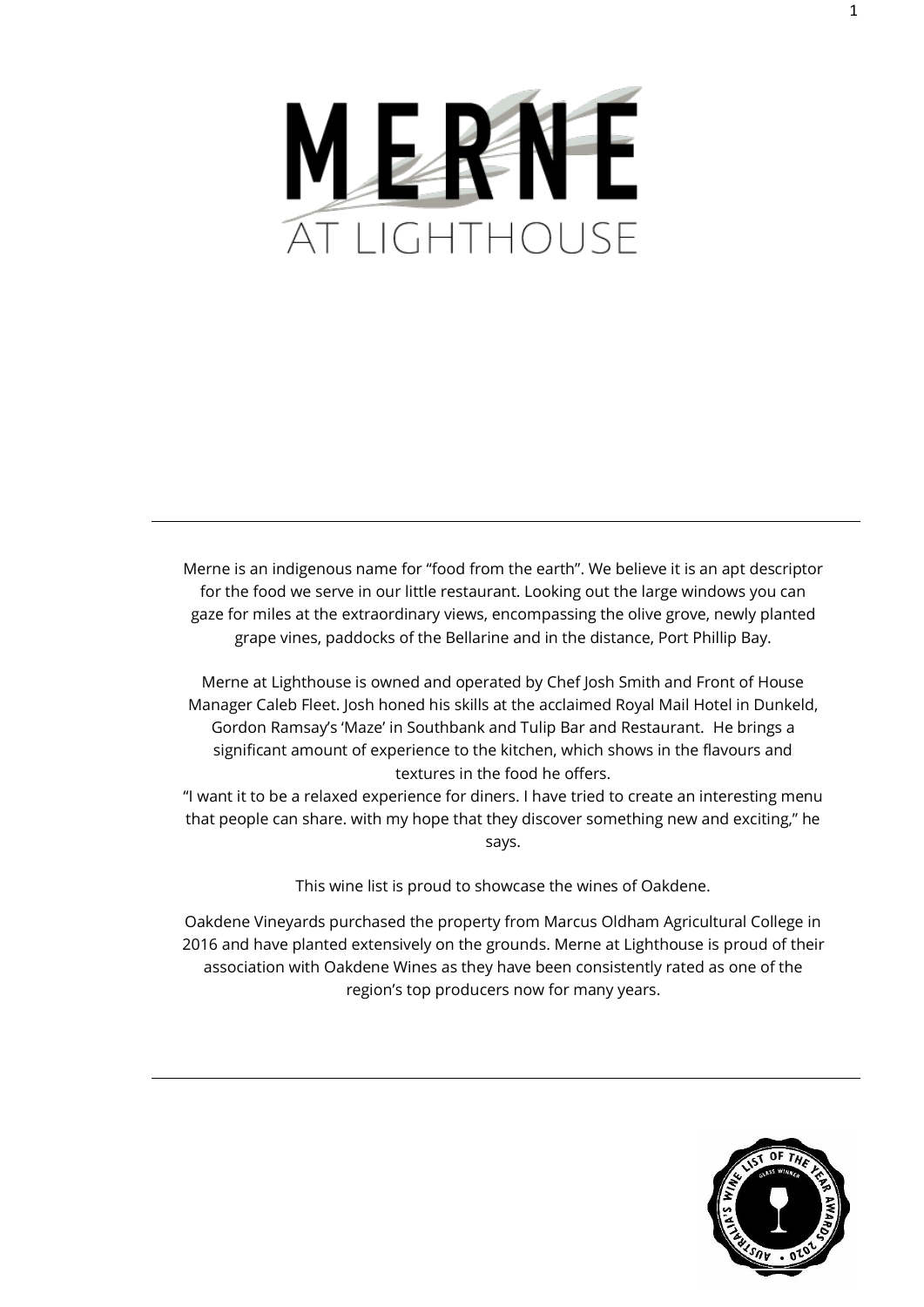## **BELLARINE DISTILLERY**

Bellarine Distillery or "The Whiskery", located in Scotchman's Hill Rd, produce Gins of outstanding quality. They use a handful of the highest quality botanicals, showcasing simple yet powerful fusions of flavour. I

# **GIN**

| Teddy & the Fox Gin & Tonic<br>Valencia orange, Lemon myrtle, Coriander seed, Star Anise, Orris Root                                                                                                              | 14        |
|-------------------------------------------------------------------------------------------------------------------------------------------------------------------------------------------------------------------|-----------|
| Rosie & the Rabbits Gin & Tonic<br>Organic Turkish apricot, Black lime, Grains of paradise, Angelica root, Pinot noir barrel                                                                                      | 16        |
| The Old Dodger (Navy Strength) Gin & Tonic<br>Rosemary, Local saltbush, Walnut, Tarragon, Lemon zest                                                                                                              | 15        |
| Trooper & the Roo Gin & Grapefruit<br>Cacao, Wattle seed, Almond, Grapefruit, Pink peppercorn, Orris Root                                                                                                         | 15        |
| <u>WHISKY</u>                                                                                                                                                                                                     |           |
| <b>Sister Sunday</b><br>Vanilla custard and fresh fig on the nose, pecan pie, caramel and sourdough on the palate                                                                                                 | 45 (30ml) |
| <b>COCKTAIL</b>                                                                                                                                                                                                   |           |
| <b>Dark (Matter)and Stormy</b><br>"Dark Matter" is Scotland's first and only rum producer and uses fresh ginger,<br>crushed green peppercorn and allspice berry. Spiced ginger beer, mint, fresh lime and bitters | 15        |
| <b>A Native Negroni</b><br>Teddy & the Fox Gin, Maidenii Sweet Vermouth, Applewood Okar Amaro                                                                                                                     | 16        |
| <b>Dry Martini</b><br>Teddy & the Fox Gin, Maidenii dry Vermouth, Olive                                                                                                                                           | 21        |
| <b>Limoncello Spritz</b><br>Timboon Distillery Limoncello, Oakdene Sparkling, soda                                                                                                                                | 18        |
| <b>White Peach Sour</b><br>Chermette Crème de Peche with the addition of ginger root, Gin, Lemon, Syrup                                                                                                           | 18        |
| <b>Espresso Mernetini</b><br>Mr Black Cold Drip Coffee Liqueur, Grainshaker Vodka, Baileys, Monier Bridge Espresso                                                                                                | 22        |
| <b>NON-ALCOHOLIC</b>                                                                                                                                                                                              |           |
| <b>Seedlip Grove Nojito</b><br>Seedlip Grove, fresh mint, lime, soda, lemon verbena syrup                                                                                                                         | 12        |
| <b>Orange, Clove and Tonic</b><br>Seedlip Spice 94" (an aromatic, blend of barks, spices and citrus. Capi Tonic, orange squeeze                                                                                   | 12        |
| <b>Ginger, Lime and Stormy</b><br>Spiced ginger beer, fresh lime, bitters, and ginger mint                                                                                                                        | 9         |
| <b>Blood Rose</b><br>Sparkling Blood orange, rosemary syrup and thyme powder                                                                                                                                      | 9         |
|                                                                                                                                                                                                                   |           |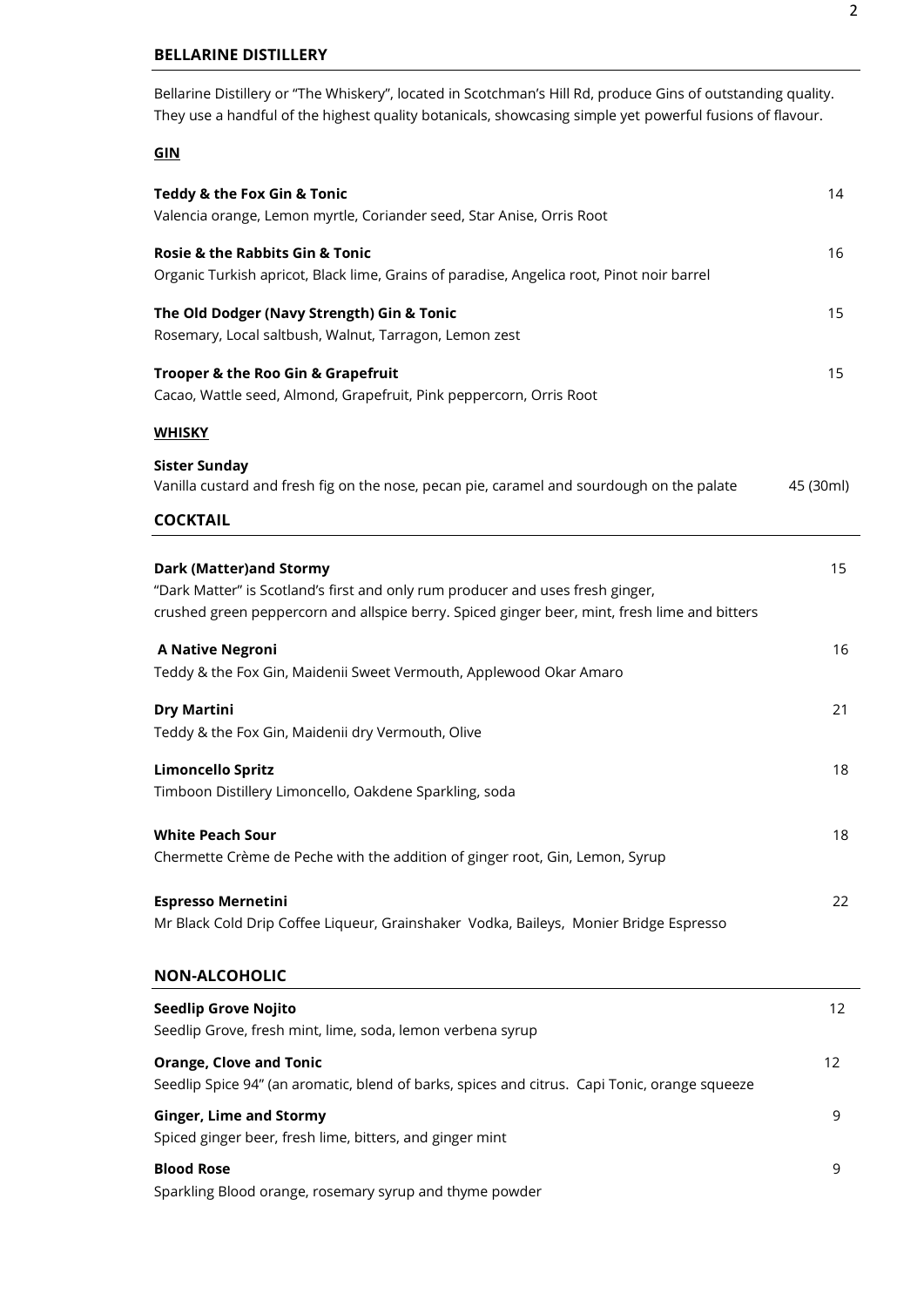#### **WINE BY THE GLASS** 150ml

#### **SPARKLING**

| 2018 Oakdene "Kristen" Sparkling | Blanc de Blanc                                                                        | <b>Bellarine Peninsula</b> | 15        |
|----------------------------------|---------------------------------------------------------------------------------------|----------------------------|-----------|
| <b>SHERRY</b>                    |                                                                                       |                            |           |
| Pennyweight "Constance"          | Fino                                                                                  | Beechworth                 | 11 (75ml) |
| <b>WHITE</b>                     |                                                                                       |                            |           |
| 2021 Clonakilla                  | Riesling                                                                              | Canberra                   | 15        |
| 2018 Oakdene "Ly Ly"             | Pinot Gris                                                                            | <b>Bellarine Peninsula</b> | 13        |
| 2021 Oakdene "Liz's"             | Chardonnay                                                                            | Bellarine Peninsula        | 15        |
| Served under Coravin             |                                                                                       |                            |           |
|                                  | 2020 La Violetta "Ye Ye" Riesling, Gewurztraminer, Gruner Veltliner Great Southern WA |                            | 16        |
| 2012 Oakdene "Liz's"             | Chardonnay                                                                            | Bellarine Peninsula        | 22        |
| 2018 Serra Barcelo "Aucala"      | Garnacha Blanca                                                                       | Terra Alta, Spain          | 19        |
|                                  |                                                                                       |                            |           |
| <b>ROSE</b>                      |                                                                                       |                            |           |
| 2020 Bests Rose                  | Pinot noir                                                                            | Great Western Vic          | 13        |
| <b>RED</b>                       |                                                                                       |                            |           |
| 2018 Oakdene "William"           | Shiraz                                                                                | <b>Bellarine Peninsula</b> | 16        |
| 2019 Oakdene "Peta's"            | Pinot Noir                                                                            | Bellarine Peninsula        | 16        |
| 2019 Legado Del Moncayo          | Garnacha                                                                              | Campo do Borja (Spain)     | 14        |
| Served under Coravin             |                                                                                       |                            |           |
| 2014 Oakdene "Petas"             | Pinot Noir                                                                            | <b>Bellarine</b>           | 19        |
| 2018 Mount Majura                | Tempranillo, Shiraz, Graciano                                                         | Canberra                   | 18        |

\*The Coravin System uses technology that keeps the cork in the bottle, where it's been since the bottle was sealed. It allows us to pour glasses and know that instead of oxidising, the remaining wine will continue to age naturally. ... The wine flows through the needle and pours into the glass.

2017 Crawford River Cabernet Sauvignon, Cabernet Franc Henty Henty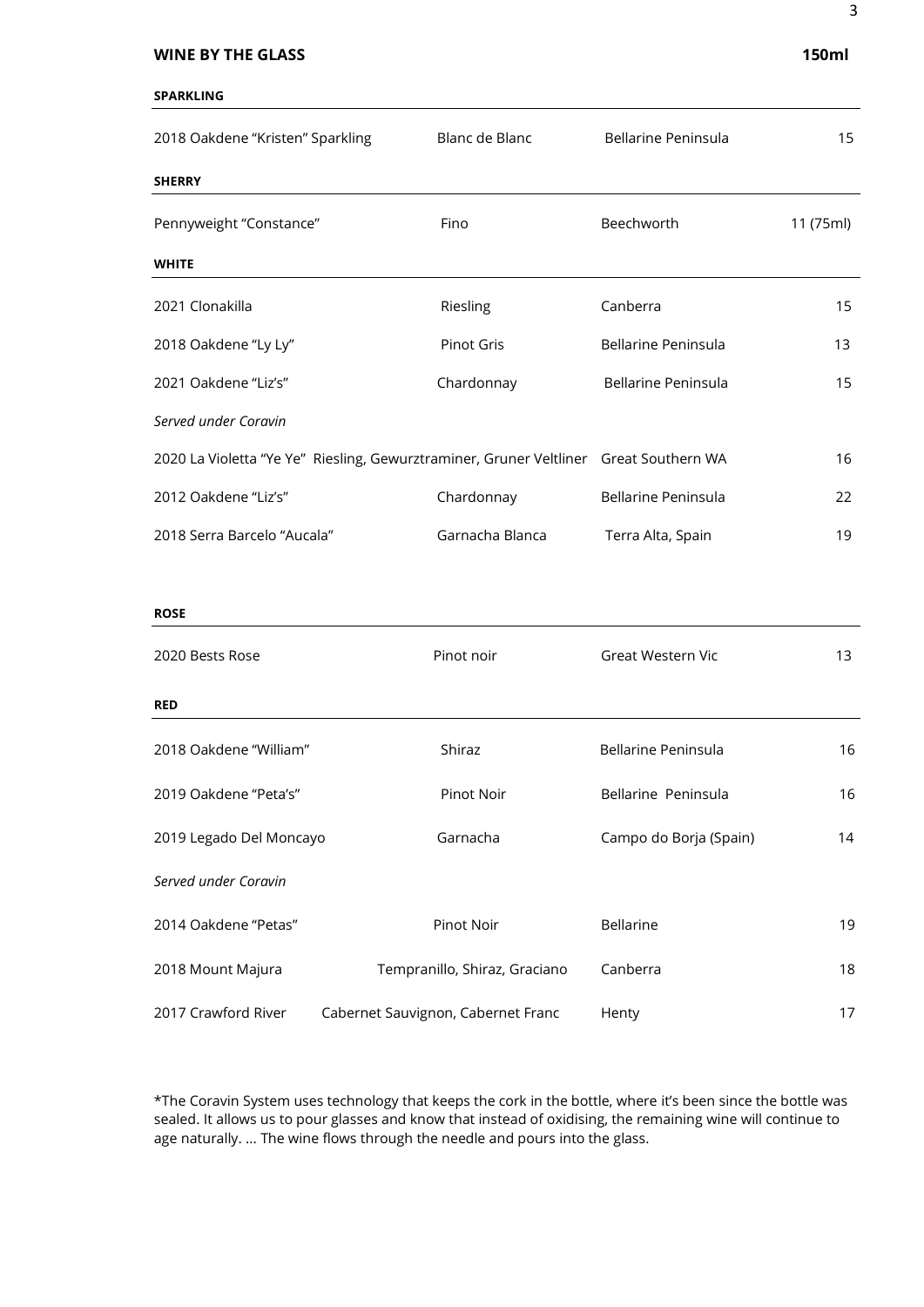## **GOOD BEER**

| <b>LAGER</b>                                            |                 |                   |
|---------------------------------------------------------|-----------------|-------------------|
| Sobah "Mexican Lime Cerveza" Lager (non-alcoholic)      | <b>Brisbane</b> | 8                 |
| Moon Dog Lager                                          | Melbourne       | 10                |
| Duncan's "Yum Yum Yuzu" Lager                           | New Zealand     | 13                |
| Yulli" s Brews "Karaoke Kingu" Japanese Rice Lager      | Sydney          | 13                |
| Stone Brewing "Buenaveza" Salt & Lime lager (473ml)     | <b>USA</b>      | 14                |
| Jacks Abbey "Blood Orange Wheat" (473ml)                | <b>USA</b>      | 14                |
| <b>SOUR</b>                                             |                 |                   |
| Woolshed Brewery "Big Orange Kettle Sour"               | Riverland       | 12                |
| Valhalla "Lime Bucket" Lime Cheesecake Sour             | Geelong         | 12                |
| Temple Brewing Co "Okinawa" Sour                        | Melbourne       | 13                |
| <b>ALE</b>                                              |                 |                   |
| La Sirene Long Table Organic Wild Ale (2.9%)            | Melbourne       | 9                 |
| Southern Bay Brew Co Pale Ale                           | Geelong         | 9                 |
| Mountain Goat Steam Ale                                 | Melbourne       | 10                |
| La Sirene "Urban" Pale Ale                              | Melbourne       | 12                |
| Rogue "Honey Kolsch" Brewed with Wildflower Honey       | <b>USA</b>      | 12                |
| Helios Brewing "The Goddess" Ravishing Red Ale          | <b>Brisbane</b> | 13                |
| La Sirene Saison                                        | Melbourne       | 17                |
| Valhalla "Stargazer" Urban Farmhouse Golden Ale (750ml) | Geelong         | 22                |
| <b>IPA</b>                                              |                 |                   |
| Little Bang Brewing "The Naked Objector" West Coast IPA | Adelaide        | 13                |
| Stone Brewing "Tangerine Express" Hazy IPA              | <b>USA</b>      | 14                |
| Alesmith "Kickbackrelax" Crushable IPA                  | <b>USA</b>      | 14                |
| Epic "Armageddon" West Coast IPA                        | New Zealand     | 15                |
| <b>DARK</b>                                             |                 |                   |
| Mr Banks Oatmeal Stout                                  | Melbourne       | $12 \overline{ }$ |
| Old Wives Ales "Not" Hazelnut Vanilla Brown Ale         | Melbourne       | 13                |
| Thornbridge "Lucaria" Salted Caramel Ice-Cream Porter   | England         | 13                |
| La Sirene "Praline" Cacao, Vanilla & Hazelnut Stout     | Melbourne       | 13                |
| Valhalla "Gallowtree" Oatmeal Stout (440ml)             | Torquay         | 16                |
| 8 Wired "Affogato" Imperial Stout (440ml)               | New Zealand     | 19                |
| <b>CIDER</b>                                            |                 |                   |
| Willie Smith "Bone Dry" Cider                           | Tasmania        | 12                |
| Zeffer Cider Co "Apple Crumble" Cider                   | New Zealand     | 13                |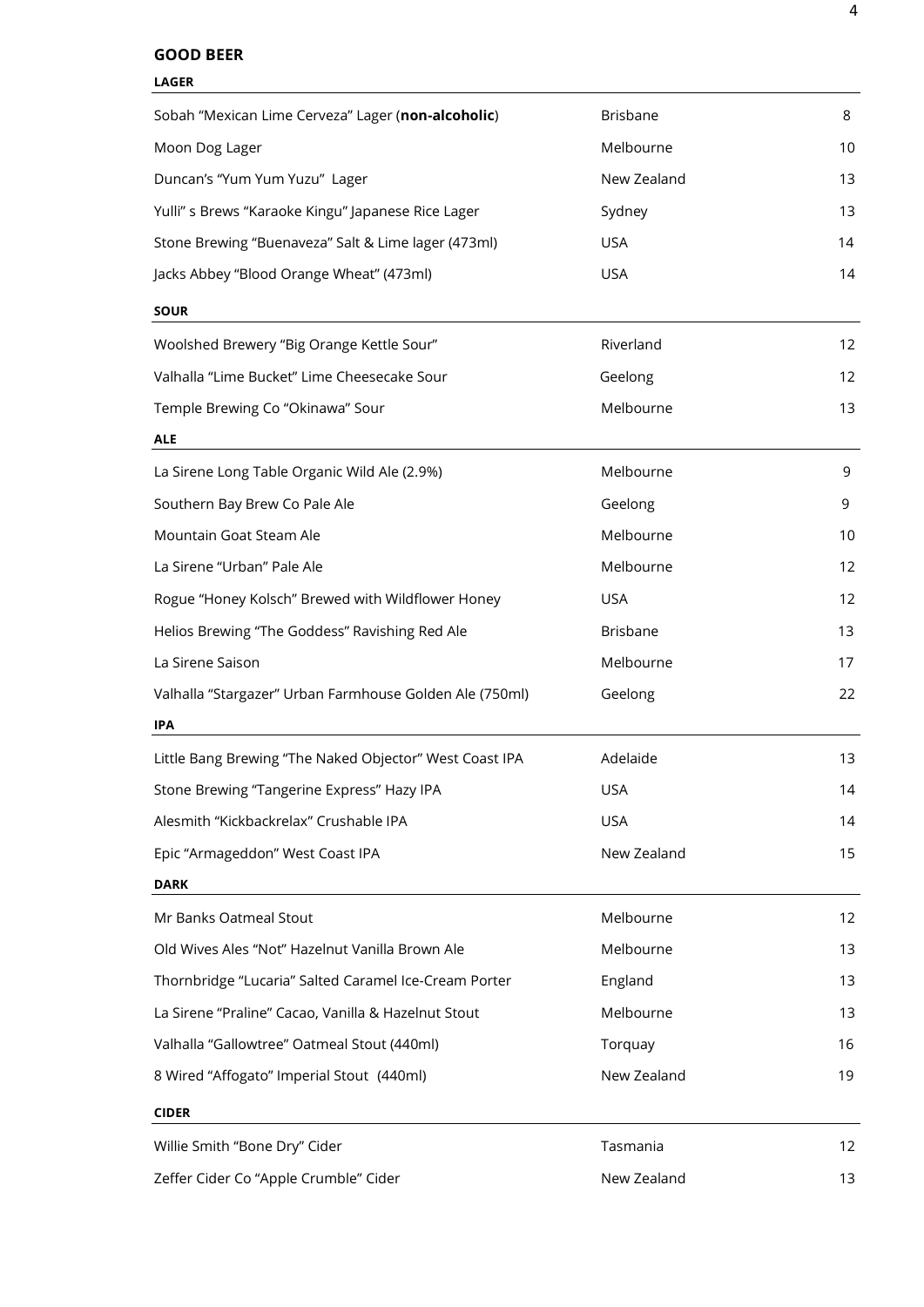## **SPARKLING & CHAMPAGNE**

| NV Oakdene                            | Pinot Noir, Chardonnay                         | Bellarine Peninsula  | 49  |
|---------------------------------------|------------------------------------------------|----------------------|-----|
| 2018 Oakdene "Kristin"                | Chardonnay                                     | Bellarine Peninsula  | 65  |
| 2016 Oakdene "Yvette"                 | Pinot Noir, Chardonnay                         | Bellarine Peninsula  | 65  |
| NV Pomarina Sidra Espumosa            | Sparkling Apple Cider                          | Asturia, Spain       | 55  |
| 2018 Freeman                          | Prosecco                                       | <b>Hilltops NSW</b>  | 55  |
| NV Villa Sandi                        | Prosecco                                       | Treviso, Italy       | 55  |
| 2016 Bests                            | Sparkling Shiraz                               | Great Western        | 65  |
| 2020 Voyager "Project"                | Chenin Blanc                                   | Margaret River       | 65  |
| NV Montalto "Pennon Hill" Rose        | <b>Pinot Noir</b>                              | Mornington Peninsula | 69  |
| NV Howard Park "Jete"                 | Pinot Noir, Chardonnay, Meunier Margaret River |                      | 69  |
| 2018 AT Roca "Reserva" Brut           | Macabeo, Xarello, Parellada                    | Penedes, Spain       | 89  |
| <b>NV Lanson Brut</b>                 | Pinot Noir, Chardonnay, Meunier Champagne      |                      | 155 |
| 2004 Seppelt "Show Sparkling Reserve" | Shiraz                                         | Great Western        | 225 |

## **RIESLING**

| 2021 Oakdene                                              | Riesling                                   | Mannerim                 | 55  |
|-----------------------------------------------------------|--------------------------------------------|--------------------------|-----|
| 2020 Some Young Punks "Monsters Attack"Riesling (off dry) |                                            | Clare Valley             | 49  |
| 2014 Tim Adams "Aged Release"                             | Riesling                                   | Clare Valley             | 59  |
| 2021 Clonakilla                                           | Riesling                                   | Canberra                 | 59  |
| 2021 Grampians Estate "St Ethels"                         | Riesling                                   | Grampians                | 59  |
| 2021 Mac Forbes "Spring"                                  | Riesling                                   | Strathbogie              | 65  |
| 2020 Bests "Foudre Ferment"                               | Riesling                                   | Great Western            | 65  |
| 2021 Bannockburn                                          | Riesling                                   | Geelong                  | 65  |
| 2018 Howard Park "Flint Rock"                             | Riesling                                   | <b>Great Southern WA</b> | 69  |
| 2021 Crawford River "Young Vines"                         | Riesling                                   | Henty                    | 69  |
| 2020 La Violetta "Ye Ye"                                  | Riesling, Gewurztraminer, Gruner Veltliner | Great Southern WA        | 69  |
| 2020 Meadowbank                                           | Riesling                                   | Tasmania                 | 75  |
| 2018 Jasper Hill                                          | Riesling                                   | Heathcote                | 79  |
| 2018 Hugel                                                | Riesling                                   | Alsace                   | 89  |
| 2011 Seppelt "Drumborg"                                   | Riesling                                   | Henty                    | 105 |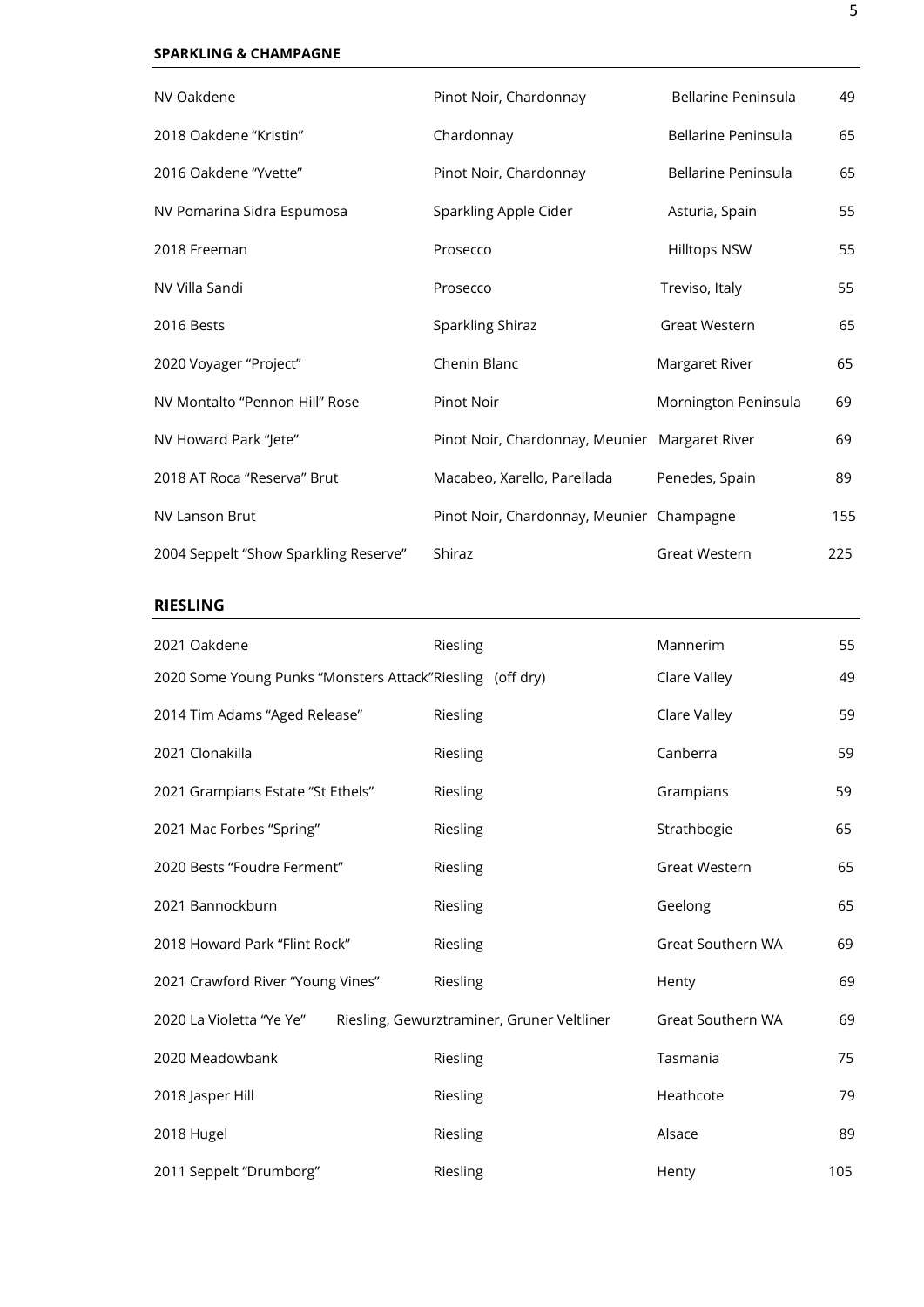# **SAUVIGNON BLANC & SEMILLON**

| 2020 Oakdene           | Sauvignon Blanc           | Bellarine Peninsula | 49 |
|------------------------|---------------------------|---------------------|----|
| 2018 Oakdene "Jessica" | Sauvignon Blanc           | Bellarine Peninsula | 59 |
| 2019 Lobethal Road     | Sauvignon Blanc           | Adelaide Hills      | 55 |
| 2019 Happs             | Sauvignon Blanc, Semillon | Margaret River      | 55 |
| 2021 Clonakilla        | Sauvignon Blanc, Semillon | Canberra            | 59 |
| 2017 Bannockburn       | Sauvignon Blanc           | Geelong             | 65 |
| 2019 Brokenwood        | Semillon                  | Hunter Valley       | 65 |

# **PINOT GRIGIO & PINOT GRIS**

| 2020 Oakdene             | Pinot Grigio      | Bellarine Peninsula  | 45 |
|--------------------------|-------------------|----------------------|----|
| 2019 Oakdene "Ly Ly"     | Pinot Gris        | Bellarine Peninsula  | 55 |
| 2021 Seven Hill "Inigo"  | Pinot Gris        | Adelaide Hills       | 59 |
| 2020 Quealy "Musk Creek" | <b>Pinot Gris</b> | Mornington Peninsula | 65 |
| 2021 Joseph Chromy       | <b>Pinot Gris</b> | Relbia, Tasmania     | 65 |

#### **CHARDONNAY**

| 2021 Oakdene                               | Chardonnay | Bellarine Peninsula | 49  |
|--------------------------------------------|------------|---------------------|-----|
| 2021 Oakdene "Liz's"                       | Chardonnay | Bellarine Peninsula | 65  |
| 2012 Oakdene "Liz's"                       | Chardonnay | Bellarine Peninsula | 85  |
| 2019 Mac Forbes                            | Chardonnay | Yarra Valley        | 69  |
| 2021 Mount Majura                          | Chardonnay | Canberra            | 69  |
| 2019 Eastern Peake "Intrinsic"             | Chardonnay | <b>Ballarat</b>     | 89  |
| 2019 Pennyweight                           | Chardonnay | Beechworth          | 95  |
| 2020 Cambria "Katherines"                  | Chardonnay | Santa Barbara USA   | 105 |
| 2020 Voyager                               | Chardonnay | Margaret River      | 119 |
| 2020 Bindi "Kostas Rind"                   | Chardonnay | Macedon Ranges      | 125 |
| 2018 Petaluma" Piccadilly Valley"          | Chardonnay | Adelaide Hills      | 145 |
| 2017 Paul Pillot                           | Chardonnay | Bourgogne           | 149 |
| 2019 Bernard Defaix 1er Cru Cote de Lechet | Chardonnay | Chablis             | 159 |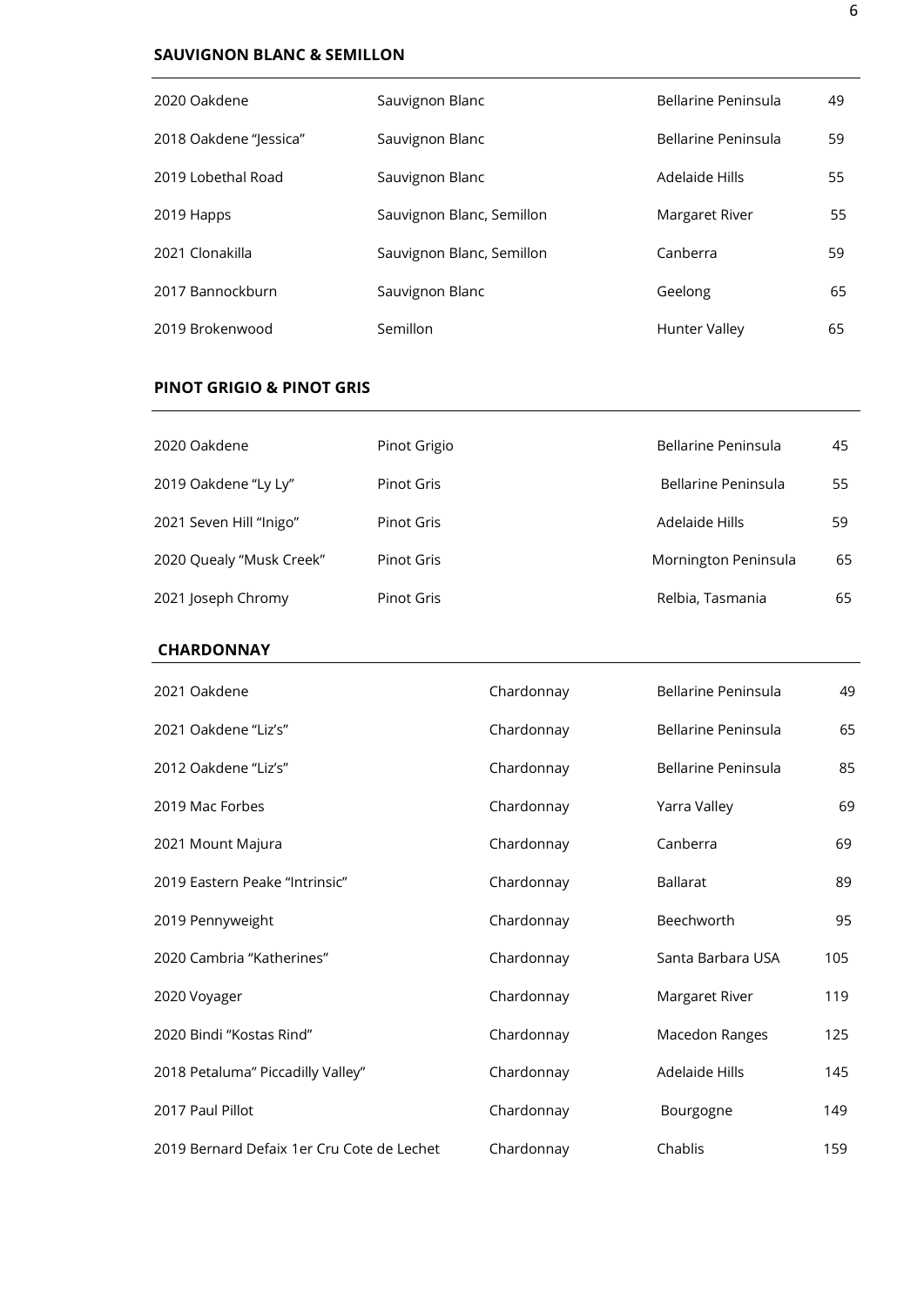## **ITALIAN VARIETALS**

| 2019 Nick Spencer           | Fiano        | Gundagai   | 55 |
|-----------------------------|--------------|------------|----|
| 2021 Ricca Terra            | Vermentino   | Riverland  | 55 |
| 2018 Cusamano "Shamaris"    | Grillo       | Sicily     | 65 |
| 2016 Cordero di Montezemolo | Arneis       | Langhe     | 75 |
| 2018 Girlan                 | Pinot Bianco | Alto Adige | 79 |

# **FRENCH VARIETALS**

| 2020 Granite Hills             | Pinot Blanc        | Macedon Ranges | 69  |
|--------------------------------|--------------------|----------------|-----|
| 2018 Jo Landren "La Louvetrie" | Melon de Bourgogne | Muscadet       | 69  |
| 2018 Torbreck                  | Marsanne           | Barossa Valley | 89  |
| 2020 Clonakilla                | Viognier           | Eden Valley    | 95  |
| 2016 Benjamin Leroux           | Aligote            | Burgundy       | 119 |
| 2020 Pierre Gaillard           | Viognier           | Condrieu       | 225 |

## **SPANISH & PORTUGUESE VARIETALS**

| 2017 Rodriguez "Martinsancho"      | Verdejo                | Rueda             | 59 |
|------------------------------------|------------------------|-------------------|----|
| 2018 Artomana Txakolina "Txakoli"  | Hondarrabi Zuri        | Arabako Txakolina | 65 |
| 2019 Serra Barcelo "Aucala"        | Garnacha Blanca        | Terra Alta, Spain | 65 |
| 2018 Valminor                      | Albarino               | Rias Baixas       | 69 |
| 2018 Celler Del Roure "Cullerot"   | Verdil, PX, Chardonnay | Valencia          | 69 |
| 2016 Bernabeleva "Navaherreros"    | Albillo, Macabeo       | Madrid            | 79 |
| 2019 Telmo Rodriguez "Gaba do Xii" | Godello                | Valdeorras        | 85 |

## **ROSE**

| 2019 Oakdene Rose           | Cabernets  | Mannerim Vineyard, Bellarine 55 |    |
|-----------------------------|------------|---------------------------------|----|
| 2020 Torbreck "Woodcutters" | Mataro     | Barossa Valley                  | 49 |
| 2020 Freeman "Rondo"        | Rondinella | <b>Hilltops NSW</b>             | 55 |
| 2021 Fleet "Young Wines"    | Syrah      | Gippsland                       | 59 |
| 2020 Bests                  | Pinot Noir | Great Western                   | 59 |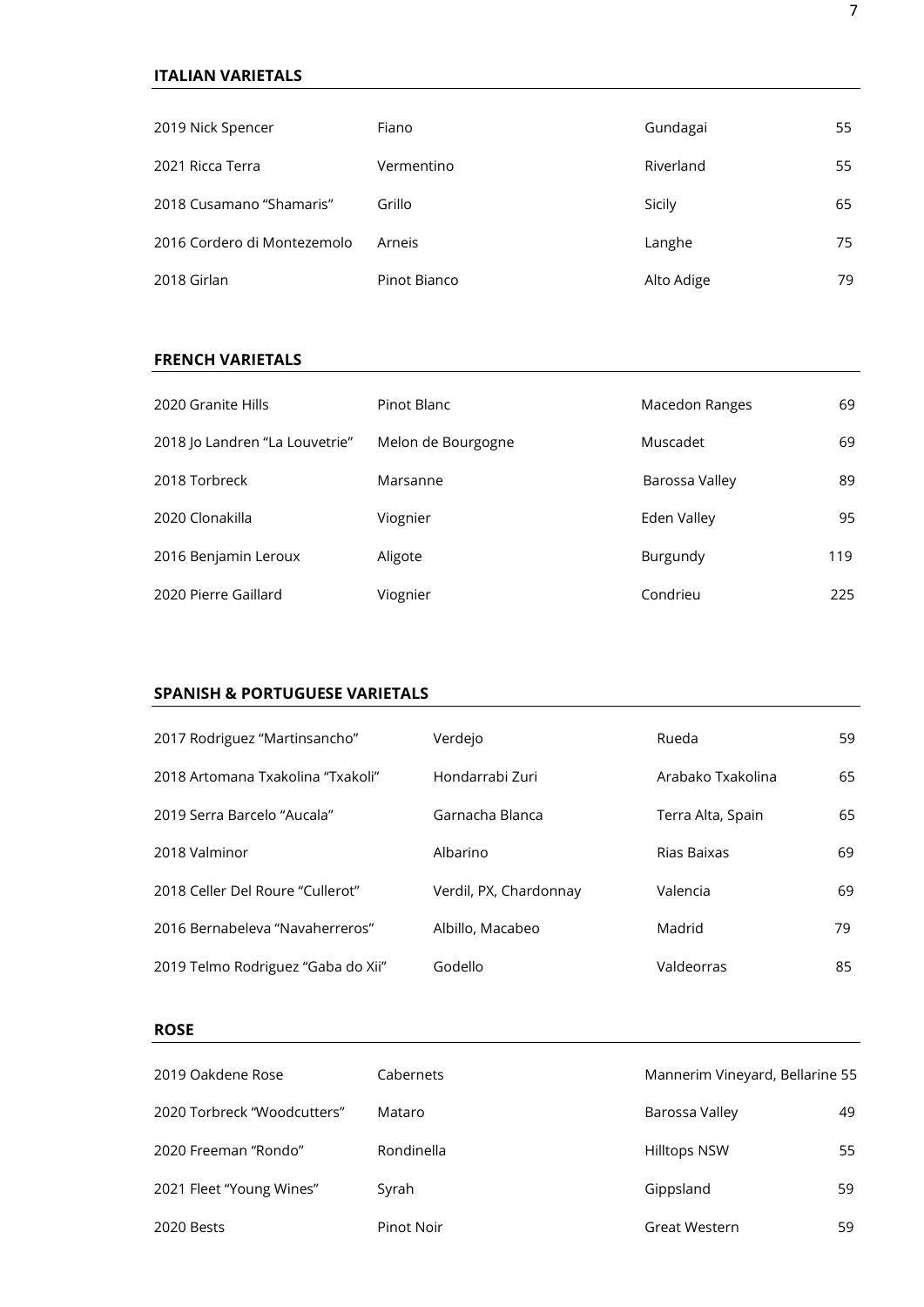# **PINOT NOIR & GAMAY**

| 2020 Oakdene                             | Pinot Noir | <b>Bellarine Peninsula</b> | 49  |
|------------------------------------------|------------|----------------------------|-----|
| 2019 Oakdene "Petas"                     | Pinot Noir | <b>Bellarine Peninsula</b> | 69  |
| 2014 Oakdene "Petas"                     | Pinot Noir | Bellarine Peninsula        | 85  |
| 2020 Mt Moriac                           | Pinot Noir | Geelong                    | 55  |
| 2018 Richmond Plains                     | Pinot Noir | Nelson NZ                  | 65  |
| 2020 Quealy "KKO1"                       | Pinot Noir | Mornington                 | 69  |
| 2020 Pierre Chermette "Griottes"         | Gamay      | Beaujolais                 | 69  |
| 2020 Tomboy Hill "Rebellion"             | Pinot Noir | <b>Ballarat</b>            | 75  |
| <b>2020 Fleet</b>                        | Pinot Noir | Gippsland                  | 79  |
| 2019 Joseph Chromy                       | Pinot Noir | Relbia Tasmania            | 85  |
| 2021 Mac Forbes" After Midnight"         | Gamay      | Yarra Valley               | 85  |
| 2021 Meadowbank                          | Gamay      | Tasmania                   | 89  |
| 2019 Eastern Peake "Intrinsic"           | Pinot Noir | <b>Ballarat</b>            | 89  |
| 2020 Daniel Bouland "Corcelette"         | Gamay      | Morgon Beaujolais          | 95  |
| 2016 Pennyweight "Beechworth"            | Pinot Noir | Beechworth                 | 99  |
| 2019 Mac Forbes "Villages" Woori Yallock | Pinot Noir | Yarra Valley               | 99  |
| 2019 Mac Forbes "Villages" Coldstream    | Pinot Noir | Yarra Valley               | 99  |
| 2018 Bass Phillip "Old Cellar"           | Pinot Noir | Gippsland                  | 119 |
| 2018 Bannockburn                         | Pinot Noir | Geelong                    | 125 |
| 2020 Bindi "Dixon"                       | Pinot Noir | Macedon Ranges             | 125 |
| 2018 Bannockburn "De La Terre"           | Pinot Noir | Geelong                    | 135 |
| 2018 Bass Phillip "Estate"               | Pinot Noir | Gippsland                  | 219 |
| 2018 Bindi "Block 5"                     | Pinot Noir | Macedon Ranges             | 255 |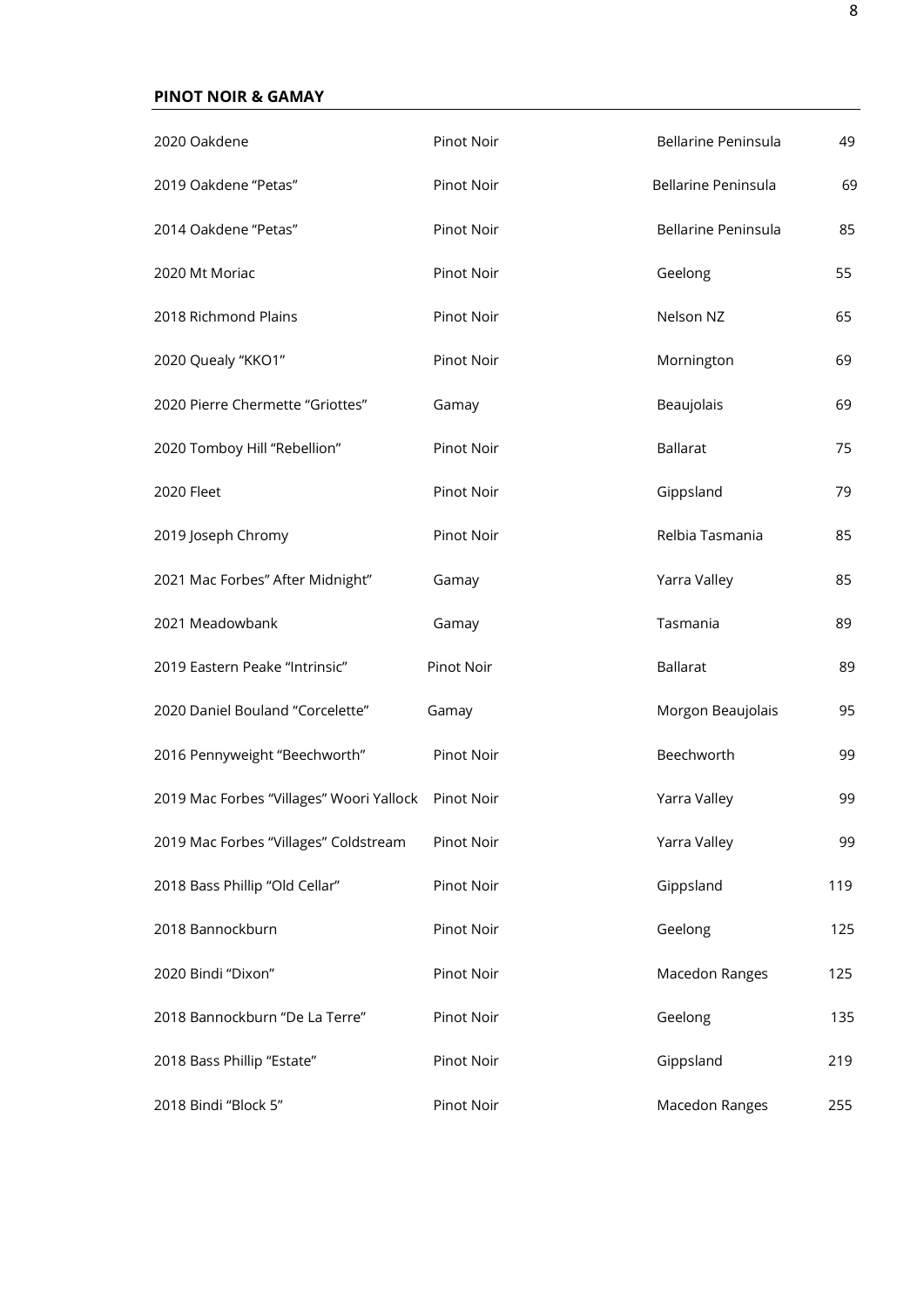## **SHIRAZ**

| 2019 Oakdene                         | Shiraz                    | Bellarine Peninsula | 49  |
|--------------------------------------|---------------------------|---------------------|-----|
| 2018 Oakdene "William"               | Shiraz                    | Bellarine Peninsula | 69  |
| 2019 Mt Moriac                       | Shiraz                    | Geelong             | 49  |
| 2021 Spinifex                        | Syrah                     | Barossa Valley      | 59  |
| 2019 Clonakilla                      | Shiraz                    | Hilltops NSW        | 65  |
| 2020 Torbreck "Hillside"             | Shiraz Roussanne          | Barossa Valley      | 65  |
| 2018 Torbreck "The Struie" (375ml)   | Shiraz                    | Barossa Valley      | 65  |
| 2020 Kay Brothers "Basket Press"     | Shiraz                    | McLaren Vale        | 65  |
| 2019 Bests "LSV"                     | Shiraz Viognier           | Great Western       | 69  |
| 2019 Swinney                         | Shiraz                    | Frankland River     | 75  |
| 2019 Craiglee "JADV"                 | Shiraz Viognier           | Sunbury             | 79  |
| 2019 Henschke "Henrys Seven"         | Shiraz, Grenache, Mataro  | Barossa             | 85  |
| 2019 Bindi "Pyrette"                 | Shiraz                    | Heathcote           | 85  |
| 2017 Brash Higgins "Omensetter"      | Shiraz                    | McLaren Vale        | 85  |
| 2015 Bannockburn                     | Shiraz                    | Geelong             | 105 |
| 2017 Grosset "Nereus"                | Shiraz, Nero d'Avola      | Clare Valley        | 109 |
| 2018 Hentley Farm "The Beauty"       | Shiraz                    | Barossa Valley      | 125 |
| 2015 Henschke "Euphonium"            | Shiraz, Cabernets, Merlot | Barossa Valley      | 149 |
| 2019 Jasper Hill "Georgia's Paddock" | Shiraz                    | Heathcote           | 175 |
| 2019 Clonakilla                      | Shiraz Viognier           | Canberra            | 255 |

### **AUSTRALIAN VARIETALS**

| 2019 Cirillo "The Vincent"          | Grenache | Barossa Valley | 55 |
|-------------------------------------|----------|----------------|----|
| 2021 Oliver's Taranga "Small Batch" | Grenache | McLaren Vale   | 75 |
| 2016 Brash Higgins "Lennon"         | Mataro   | McLaren Vale   | 79 |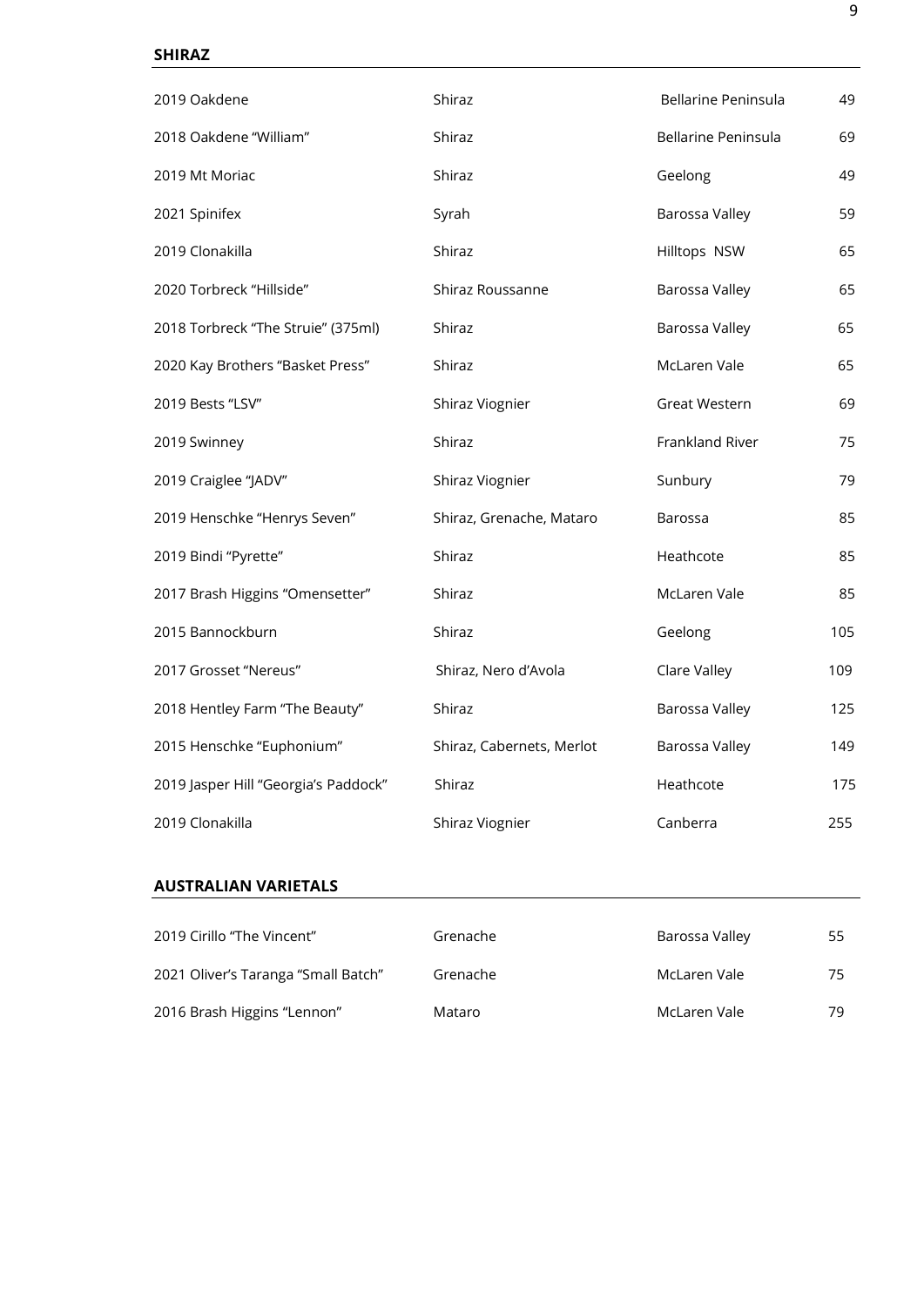## **CABERNET**

| 2018 Oakdene "Bernard's"                          | Cabernet Sauvignon, Cabernet Franc, Merlot | Bellarine Peninsula 55 |     |
|---------------------------------------------------|--------------------------------------------|------------------------|-----|
| 2018 Voyager "Girt by Sea"                        | Cabernet Sauvignon, Merlot                 | Margaret River         | 59  |
| 2019 Eldredge "Louie"                             | Cabernet Sauvignon                         | Clare Valley           | 59  |
| 2019 Bests "Great Western"                        | Cabernet Sauvignon                         | Great Western          | 59  |
| 2016 Happs "Two by Two"                           | Cabernet Sauvignon, Petit Verdot           | Margaret River         | 65  |
| 2017 Crawford River                               | Cabernet, Cabernet Franc, Merlot           | Henty                  | 65  |
| 2020 Granite Hills                                | Cabernet Franc                             | Macedon Ranges         | 69  |
| 2017 Howard Park "Leston"                         | Cabernet Sauvignon                         | Margaret River         | 95  |
| 2017 Peter Lehman "The Mentor" Cabernet Sauvignon |                                            | Barossa Valley         | 115 |
| 2018 Mac Forbes "Hugh"                            | Cabernet Sauvignon, Merlot, Cabernet Franc | Yarra Valley           | 145 |
| 2009 Crawford River "Museum Release"              | Cabernet Sauvignon                         | Henty                  | 169 |

## **SPANISH & PORTUGUESE VARIETALS**

| 2018 Ricca Terra                 | Tinta Barroca                 | <b>Riverland SA</b> |     |
|----------------------------------|-------------------------------|---------------------|-----|
| 2019 Real Agrado                 | Tempranillo, Garnacha         | Rioja               | 55  |
| 2019 Legado del Moncayo          | Garnacha                      | Campo de Borja      | 59  |
| 2017 Enrique Mendoza "Tremenda"  | Monastrell                    | Alicante            | 59  |
| 2019 Rocim "Mariana"             | Touriga, Arogonez             | Alentejo, Portugal  | 59  |
| 2018 Serra Barcelo" Aucala"      | Garnacha Tinto                | Terra Alta          | 69  |
| 2019 Telmo Rodriguez "LZ"        | Tempranillo                   | Rioja               | 75  |
| 2018 Mount Majura                | Tempranillo, Shiraz, Graciano | Canberra            | 79  |
| 2019 Guimaro "Joven"             | Mencia                        | Ribeira Sacra       | 79  |
| 2016 Terroir al Limit "Historic" | Garnacha, Carinena            | Priorat             | 125 |
| 2018 Pesquera                    | Tinto                         | Ribera Del Duero    | 145 |